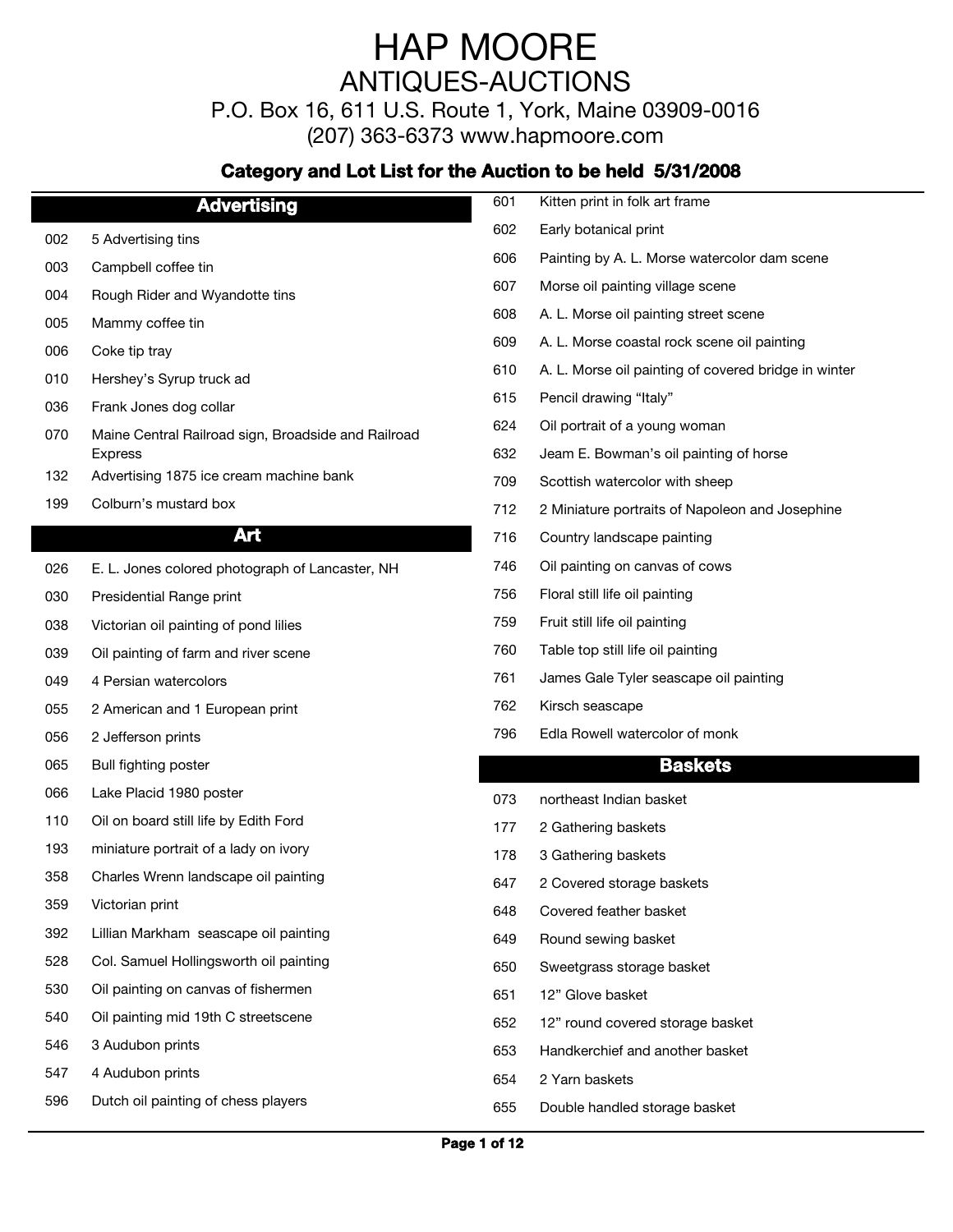P.O. Box 16, 611 U.S. Route 1, York, Maine 03909-0016

(207) 363-6373 www.hapmoore.com

| 656 | Light green storage basket                            | 801 | Small round basket                         |
|-----|-------------------------------------------------------|-----|--------------------------------------------|
| 657 | 2 Sweet grass sewing baskets                          | 802 | sweet grass red basket                     |
| 658 | 2 Open rectangular baskets                            | 815 | 4 Baskets                                  |
| 659 | Open sewing basket                                    | 816 | Footed and round baskets                   |
| 660 | Open sweet grass sewing basket                        | 817 | Large group of sewing baskets and cushions |
| 661 | Covered sweet grass sewing basket                     | 818 | 7 Sweet grass and splint baskets           |
| 662 | 2 Round covered sweet grass baskets with carpet balls | 819 | Miniature, round and handkerchief baskets  |
| 663 | Covered swing handled basket                          | 820 | Lot of misc. baskets                       |
| 664 | 2 Sewing baskets with accessories                     | 821 | Lot of 11 small round baskets              |
| 665 | Footed square covered basket                          | 822 | 4 Yarn or needle baskets                   |
| 666 | Pumpkin and squat green baskets                       | 823 | 3 Large round baskets                      |
| 667 | Covered round and open footed baskets                 |     | <b>Books</b>                               |
| 668 | Round covered storage baskets                         | 013 | Night Before Christmas book                |
| 669 | 2 Round sweet grass sewing baskets                    | 064 | "A Constitution" book                      |
| 671 | 2 Baskets                                             | 397 | Lot of books                               |
| 672 | 2 Round baskets                                       | 623 | Johnson's atlas                            |
| 673 | 1 Round and 1 square basket                           | 808 | Parish's Georgraphy                        |
| 674 | 2 Barrel shaped baskets                               | 809 | Lot of The Yellow Book                     |
| 675 | 2 Knitting baskets                                    | 810 | <b>British Reptiles</b>                    |
| 676 | 3 Round covered baskets                               | 811 | <b>British Quadrapeds</b>                  |
| 677 | 2 Bulbous round baskets                               | 812 | 2 Copies of Warton's Poetical Works        |
| 678 | 2 Small round baskets                                 | 813 | Lot of 4 books                             |
| 679 | Birch bark basket with horn handle                    | 837 | Lot of books on birds and insects          |
| 680 | 3 Round sewing baskets                                | 838 | <b>Birds of Oxfordshire</b>                |
| 681 | 3 Covered baskets                                     |     |                                            |
| 682 | 2 Colored round baskets                               |     | <b>China</b>                               |
| 683 | 3 Sweet grass baskets                                 | 046 | Ironstone tureen                           |
| 684 | 2 Small round baskets                                 | 047 | Lot of wheat pattern ironstone             |
| 685 | 3 Small round baskets                                 | 048 | Lot of misc. ironstone                     |
| 686 | 4 Assorted small baskets                              | 077 | Blue spatter peafowl sugar bowl            |
| 687 | 3 Colored round baskets                               | 078 | Red spatter peafowl sugar bowl             |
| 719 | Yakima cedar root basket                              | 138 | 2 Belleek creamers, dish and underplate    |
| 800 | Squat green basket                                    | 139 | Royal Worcester shell vase                 |
|     |                                                       |     |                                            |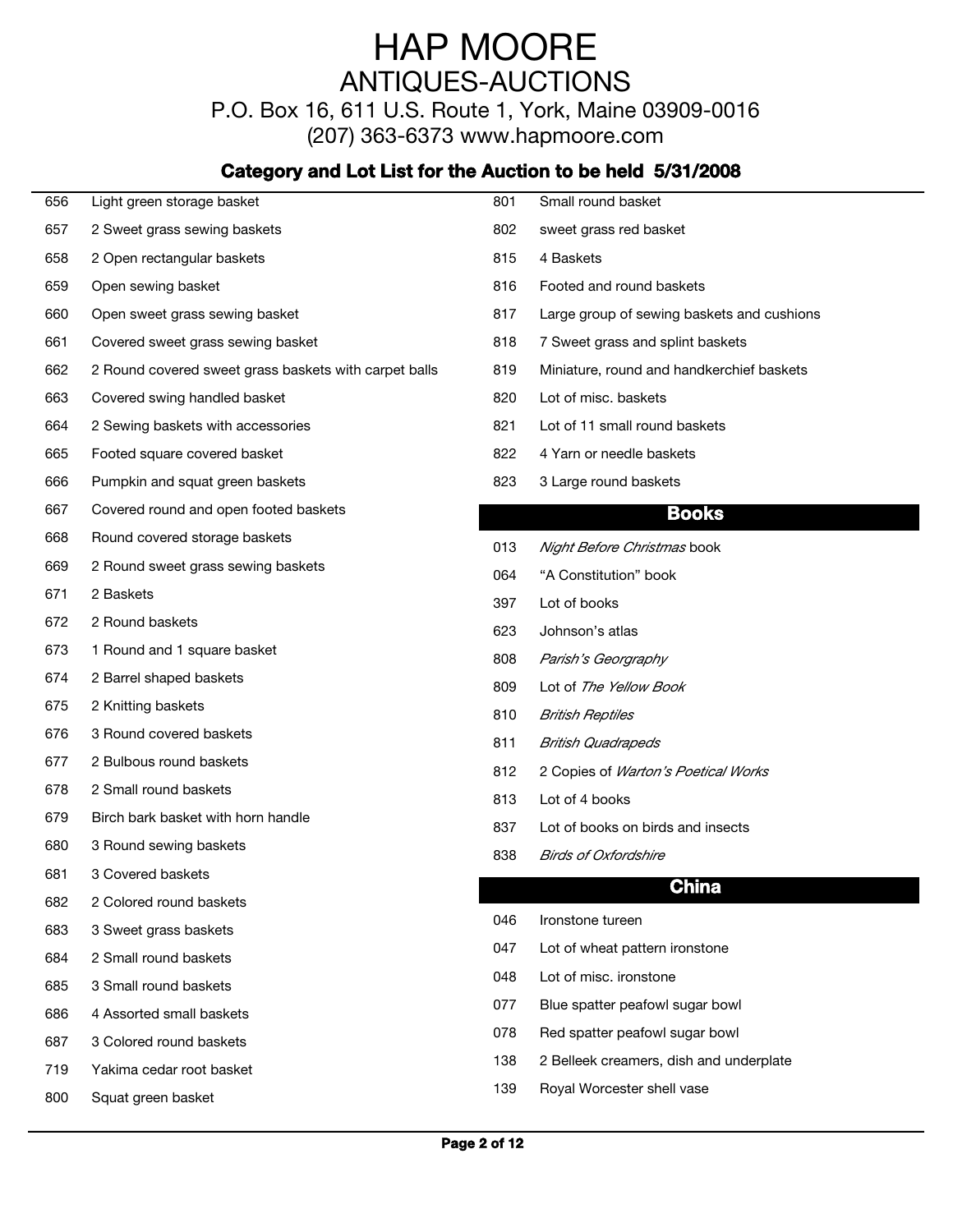P.O. Box 16, 611 U.S. Route 1, York, Maine 03909-0016

(207) 363-6373 www.hapmoore.com

#### **Category and Lot List for the Auction to be held 5/31/2008**

#### **Civil War**

152 Flow blue bowl, cup, saucer & creamer

141 Sponge decorated 2 plates, saucer & 2 cups

- 156 Staffordshire character mug<br>
156 Staffordshire character mug
- 161 Pair of Leeds pepper pots
- 162 2 Children's mugs **113.000 Except and Children's mugs** 113.000 Except and Children's mugs 113.000 Except and Children's mugs 113.000 Except and Children's mugs 113.000 Except and Children's mugs 113.000 Except and Chil
- 163 2 Children's plates and the contract of the contract of the contract in the contract of the contract of the contract of the contract of the contract of the contract of the contract of the contract of the contract of th
- 164 3 Children's plates and the state of the state of the state of the state of the state of the state of the state of the state of the state of the state of the state of the state of the state of the state of the state of
- 165 2 Children's plates and the state of the state of the state of the state of the state of the state of the state of the state of the state of the state of the state of the state of the state of the state of the state of
- 166 2 Children's plates and the contract of the contract of the contract of the contract of the contract of the contract of the contract of the contract of the contract of the contract of the contract of the contract of th
- 167 Quimper & Royal Bayreuth lot with Victorian salt & pepper
- 168 Poor Richard's mug & Boston Mail plate 115.000 Poor Richard's mug & Boston Mail plate
- 
- 
- 207 3 Canton plates, cover & Fritzhugh cover 113.000 113.000
- 229 Pair of Angelica Kaufman patch boxes 113.000 Pair of Angelica Kaufman patch boxes
- 
- 
- 
- 258 2 handleless cups & 2 saucers 113.000 and 113.000 and 113.000 and 113.000 and 113.000 and 113.000 and 113.000 and 113.000 and 113.000 and 113.000 and 113.000 and 113.000 and 113.000 and 113.000 and 113.000 and 113.000
- 259 Lot of Staffordshire & Railroad china 113.000 113.000 113.000 113.000 113.000 113.000 113.000 113.000 113.000
- 260 Pearl ware covered sugar & creamer
- 261 3 Staffordshire & 1 flow blue plate 113.00
- 
- 263 Blue and white pearl ware posset 113.000 113.000 1063
- 264 Royal Bayreuth creamer, sugar & tray 113.000 113.000
- 265 2 Royal Bayreuth creamers & sauce dish<br>529
- 266 Royal Bayreuth creamer & pin tray 113.000 PM 834
- 360 2 Child's mugs 113.000 Contracts 113.000 Contracts 113.000 Contracts 113.000 Contracts 113.000 Contracts 1
- 394 Lot of Anne Green ceramics<br>
627
- 604 Framed bowl with cupid 113.000 COM CONSERVIATE: 113.000 Communism of NH
- 643 Set of Royal Crown Derby dishes 113.000 and 113.000 and 113.000 and 113.000 and 113.000 and 113.000 and 1
- 
- Civil War discharge and photograph
- 533 Lot of Civil War letters 113.000 and 113.000 and 113.000 and 113.000 and 113.000 and 113.000 and 113.000 and 113.000 and 113.000 and 113.000 and 113.000 and 113.000 and 113.000 and 113.000 and 113.000 and 113.000 and 1

#### **Clocks**

- 355 Victorian figural brass mount
- 368 Philadelphia tall clock
- 590 Scottish tall clock 113.000 Scottish tall clock
- 690 Waterbury shelf clock

#### **Dolls**

- 24" German bisque head doll
- 197 Leeds platter the control of the state of the state of the 371 is German bisque head dolls the state of the state of the state of the state of the state of the state of the state of the state of the state of the state
- 206 Staffordshire teapot 113.00 372 2 Heubach Koppelsdorf dolls 113.00
	- Lot of celluloid and other dolls
	- 24" Mohair Teddy Bear
- 230 Patch box with ivory portrait 113.000 minimum of the context of the context of the context of the context o
- 233 2 Staffordshire figurines 113.00 387 Armand Marseille 390n. 26 1/2" bisque head doll 113.00
- 257 Staffordshire creamer, mug & nappy 113.000 Million Standy Sandy Sandy and Oriental bisque head doll
	- 389 Lot of doll clothes 113.000 minutes 113.000 minutes 113.000 minutes 113.000 minutes 113.000 minutes 113.000 minutes 113.000 minutes 113.000 minutes 113.000 minutes 113.000 minutes 113.000 minutes 113.000 minutes 113.00
	- 698 Kestner doll 113.000 Kestner doll 113.000 Kestner doll 113.000 Kestner doll 113.000 Kestner doll 113.000 Kestner doll 113.000 Kestner doll 113.000 Kestner doll 113.000 Kestner doll 113.000 Kestner doll 113.000 Kestner

#### **Ephemera**

- 037 Decorated envelope 113.000 PM and 113.000 PM and 113.000 PM and 113.000 PM and 113.000 PM and 113.000 PM and 123.000 PM and 123.000 PM and 123.000 PM and 123.000 PM and 123.000 PM and 123.000 PM and 123.000 PM and 123.
- 262 4 Deep blue plates. The same process of the service of the service of the service of the service letter and the service letter service letter and the service letter service letter service letter service letter service
	- T. Roosevelt nomination
	- New Hampshire fair broadside
	- Mr. Dunlap's Oration
	- seasonal and trade cards
	- 620 Misc. ephemera 113.000 Misc. experience 113.000 Misc. experience 113.000 Misc.
	- 2 Piece map of Boston
	- 631 Gilman's map of NH
	- 642 T. Roosevelt letter 113.000 minutes and the 113.000 minutes of the 113.000 minutes of the 113.000 minutes
- 691 Limoges 113.00 Communications of the Tomas 113.00 MHz 763 Folder of local 19th C newspapers 110.000 Communications 113.000 Communications of the Tomas 113.000 Communications of the Tomas 113.000 Communications of the T
	- 830 Large lot of ephemera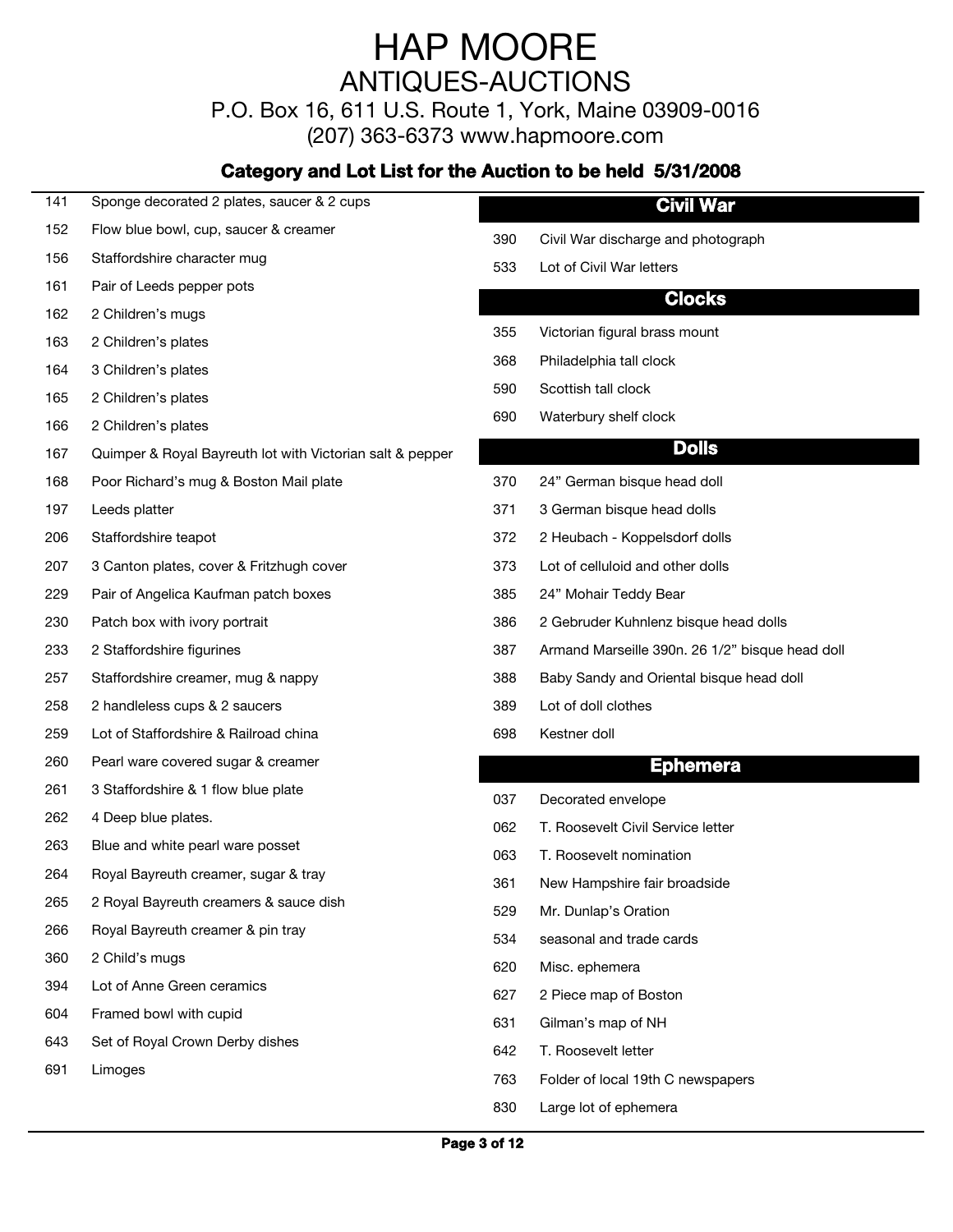P.O. Box 16, 611 U.S. Route 1, York, Maine 03909-0016

(207) 363-6373 www.hapmoore.com

|     | <b>Ethnographic</b>                                | 578 | 9 1/2' H. L. Leonard Salmon Rod                        |
|-----|----------------------------------------------------|-----|--------------------------------------------------------|
| 600 | Southwest Indian mat                               | 579 | 8' Heddon #10 Trout Rod                                |
|     | <b>Fly Rods</b>                                    | 580 | 9' South Bend Rod                                      |
|     |                                                    | 581 | 9' South Bend Rod                                      |
| 384 | Orvis fly rod                                      | 582 | 10' H. Andrus Greenheart Rod                           |
| 550 | 8 1/2 Gene Edwards Autographed Trout Rod           | 583 | 8' Hardy C. C. de France Rod                           |
| 551 | H. L. Leonard "Knight 99" Made for Walter Dower    | 584 | 7' Edward Vom Hofe Boat Rod with Julius Vom Hofe Reel  |
| 552 | Hardy "The St. John Salmon Reel                    | 585 | 9 1/2' Fly Rod unknown maker with Julius Vom Hofe Reel |
| 553 | 9' Leonard Tournament Rod                          | 586 | 8' Thomas Chub Type Bicycle Trout Rod                  |
| 554 | 10' Leonard Salmon Rod                             | 587 | 8 1/2' Montague Valise Rod                             |
| 555 | 9 1/2' Leonard Salmon Rod                          | 588 | 8' Vest Pocket Trout Rod                               |
| 556 | 8' Sam Carlson Thomas "Four" Rod                   |     | <b>Furniture</b>                                       |
| 557 | 9' F. E. Thomas Bangor Rod                         |     |                                                        |
| 558 | 10' F. E. Thomas Special Salmon Rod                | 032 | 2 Part display case                                    |
| 559 | 8 1/2' E. F. Payne #206 Trout Rod                  | 040 | Mission writing desk                                   |
| 560 | 8 1/2' Heddon Bill Vogt Special                    | 041 | Wing chair                                             |
| 561 | 8 1/2' Heddon #17 Black Beauty                     | 042 | Victorian arm chair                                    |
| 562 | 9' Walton Powell Rod                               | 069 | 2 Drawer blanket chest                                 |
| 563 | 9' H. L. Leonard Catskill Tournament Rod           | 086 | Wagon seat                                             |
| 564 | 10 1/2' H. L. Leonard Catskill Rod                 | 089 | Hepplewhite wash stand                                 |
| 565 | 9 1/2' H. L. Leonard Catskill Tournament Rod       | 090 | Windsor saddle seat chair                              |
| 566 | 9' Devine Gloriwest Rod                            | 091 | Windsor rocker                                         |
| 567 | 9' F. E. Thomas Bangor Rod                         | 092 | Ladder back chair                                      |
| 568 | 9' Fred Thomas Special Rod                         | 093 | Bannister back chair                                   |
| 569 | 9' Fred Thomas Dirigo Rod                          | 094 | Country rocker                                         |
| 570 | 8 1/2' Jim Payne #205 Rod                          | 095 | Tip top table                                          |
| 571 | 9' George Varney pre 1898 Rod                      | 096 | Stepped plant stand                                    |
| 572 | Julius Hofe Trout Reel                             | 098 | Hanging shelf                                          |
| 573 | 8 1/2' George Varney pre 1898 Rod                  | 099 | Wooden plate rack                                      |
| 574 | 5 1/2' George Varney Bait Casting Rod              | 100 | Chippendale mirror                                     |
| 575 | 8' George Varney 4 Piece pre 1898 Bicycle Rod      | 101 | Cherry snake foot candlestand                          |
| 576 | 12 1/2' George Varney 4 ppiece pre 1898 Salmon Rod | 102 | Square top candlestand                                 |
| 577 | 8' H. L. Leonard Special Tournament Rod            | 103 | Grain painted stand                                    |
|     |                                                    | 104 | Maple candlestand                                      |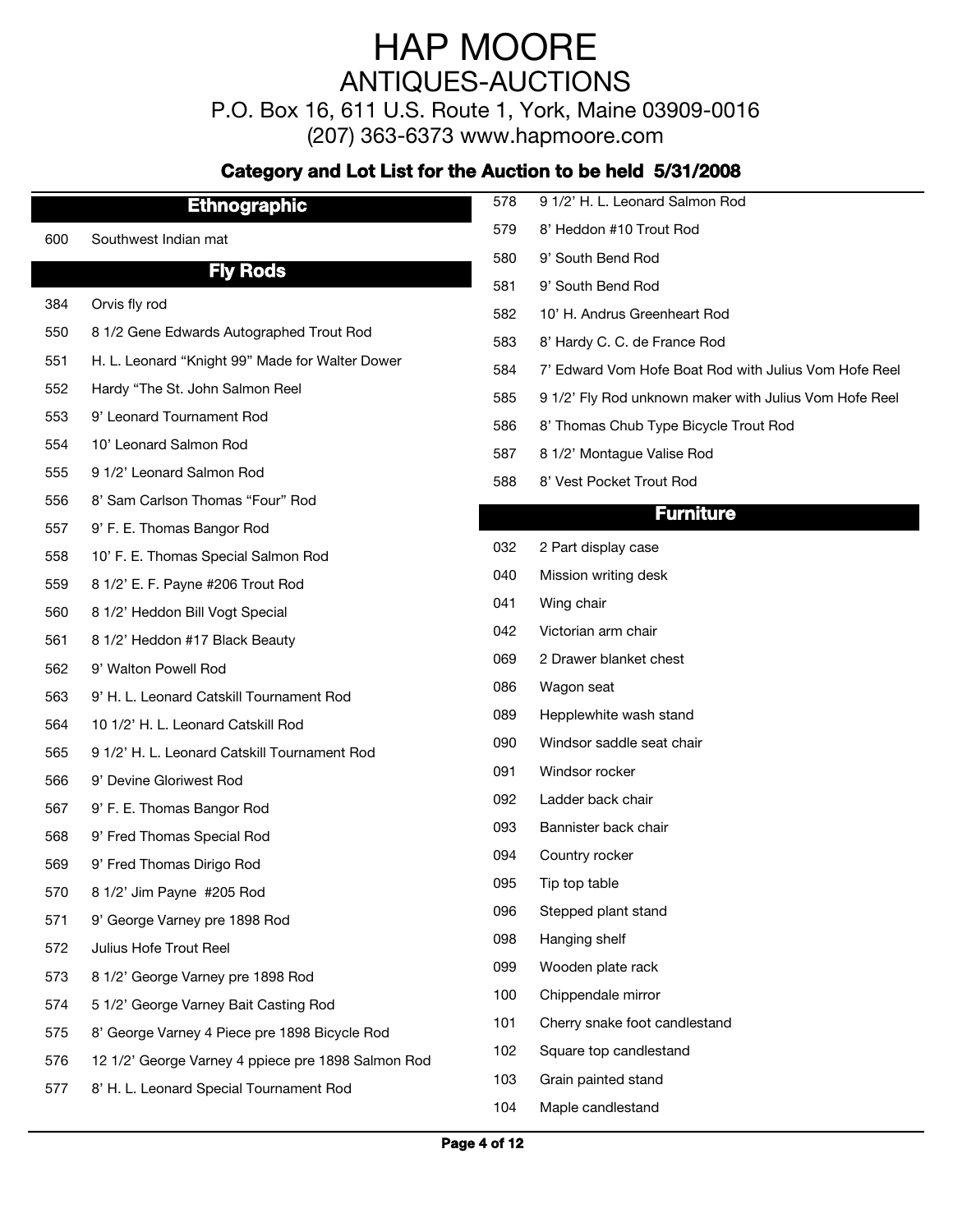P.O. Box 16, 611 U.S. Route 1, York, Maine 03909-0016

(207) 363-6373 www.hapmoore.com

| 105 | Grain painted wall shelf          | 016 | Christmas bank                                    |
|-----|-----------------------------------|-----|---------------------------------------------------|
| 107 | Walnut Victorian hanging shelf    | 019 | Oriental temple gong                              |
| 108 | Inlaid card table                 | 023 | Lot of pens                                       |
| 109 | Bucket bench                      | 027 | Powder horn with ship and map of New England      |
| 121 | 19th C. mirror                    | 029 | Document box with NH parts                        |
| 194 | 2 Crickets & weaver's stool       | 031 | Coal hod                                          |
| 357 | Venetian mirror                   | 033 | French music box                                  |
| 364 | Corner chair and rocker           | 043 | 3 Oriental carpet pillows                         |
| 365 | Painted six board chest           | 051 | Balance scale                                     |
| 367 | Mass. Federal card table          | 054 | 2 Sets of playing cards                           |
| 541 | NY World's Fair chair             | 058 | 2 Hanging racks with carved whalebone pegs        |
| 599 | 19th C Rope leg sewing table      | 067 | Phillips childs English bike                      |
| 621 | 6 Ladderback chairs               | 074 | 19th C. 9 drawer spice chest                      |
| 622 | wicker settee                     | 079 | Exit sign                                         |
| 645 | Oak bookcase                      | 081 | Pigeon decoy                                      |
| 646 | 2 Inlaid Italian chests           | 083 | Small firkin                                      |
| 689 | 2 Inlaid chairs                   | 085 | Child's dome top trunk                            |
| 708 | Victorian china cabinet           | 097 | Gift shop sign                                    |
| 710 | Oak writing desk                  | 106 | Paris, Maine sled                                 |
| 713 | Reverse painted mirror            | 114 | Day card compass by Thaxter                       |
| 717 | Blue painted cupboard             | 115 | Decorated dome top trunk                          |
| 736 | Tripod candle stand               | 116 | Salesman's sample chair and table                 |
| 737 | Dish top candle stand             | 117 | Folk art model of ship                            |
| 740 | Small 1 drawer blanket chest      | 122 | Jackfield inkwell                                 |
| 741 | 18th C cotter pin blanket box     | 123 | Gnome doorstop                                    |
| 753 | 2 Green painted storage boxes     | 124 | Floral doorstop                                   |
| 768 | Painted dressing table            | 126 | 2 inkwells                                        |
| 797 | 4 Drawer writing desk             | 127 | Tip up decoy by Charles Murphy of Dover, NH       |
| 798 | 3 Drawer Kittinger chest on frame | 129 | Bent wood spice box                               |
|     | <b>General</b>                    | 130 | sugar firkin                                      |
|     |                                   | 133 | Russian enamelware 1896 dish and cigarette holder |
| 001 | Rooster weathervane               | 134 | Brass bed warmer                                  |
| 009 | Lot of 31 cast iron implements    | 135 | 2 Foot warmers                                    |
| 012 | Cast iron boot match holder       |     |                                                   |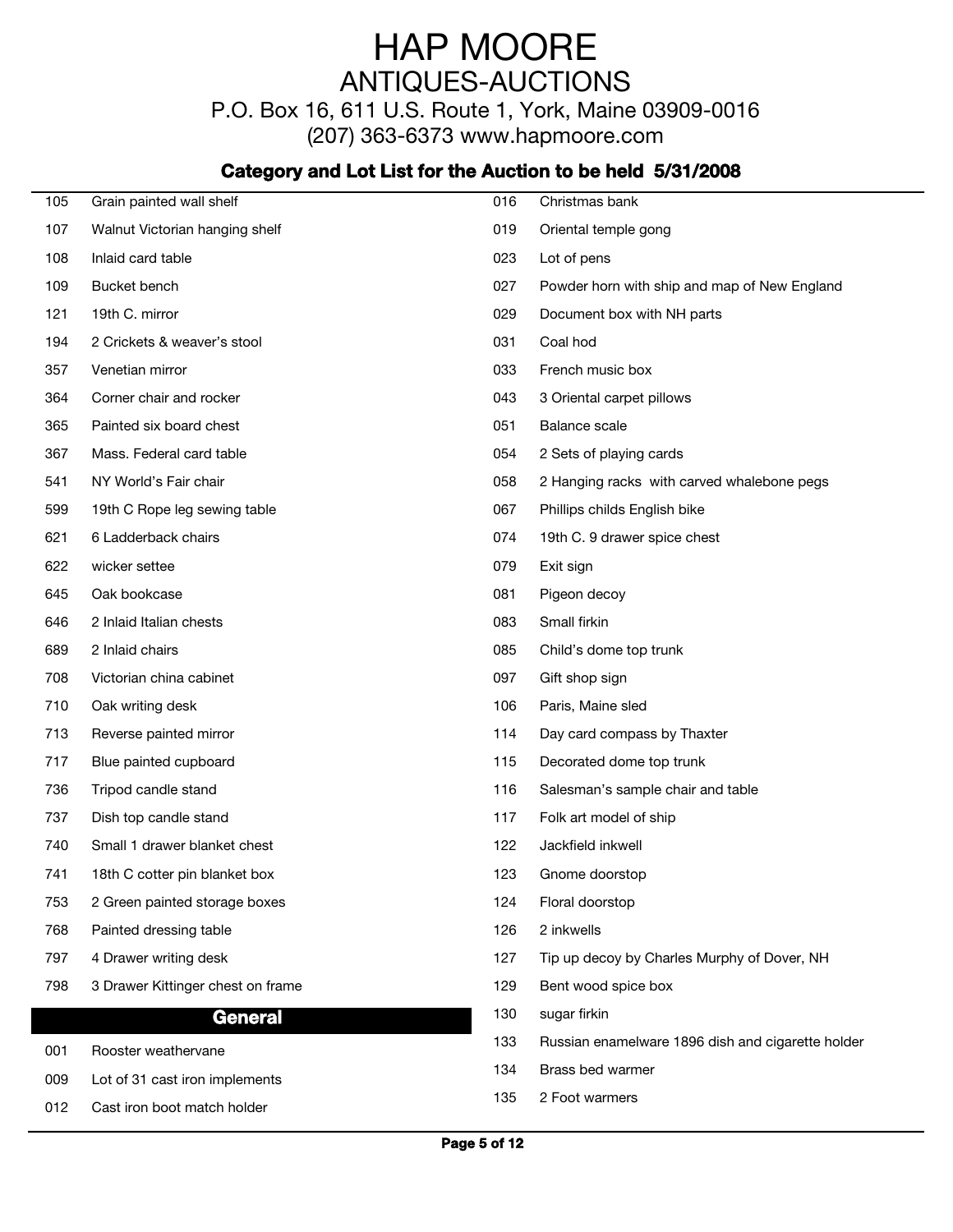P.O. Box 16, 611 U.S. Route 1, York, Maine 03909-0016

(207) 363-6373 www.hapmoore.com

| 136 | Wooden rush light trammel                                    | 238 | Gold scale, tobacco counter and flask             |
|-----|--------------------------------------------------------------|-----|---------------------------------------------------|
| 137 | 19th C. candle box                                           | 239 | Sheffield and other wick trimmers and snuffer     |
| 140 | Wooden bench bank                                            | 245 | Pewter mold and plate                             |
| 157 | 2 Sewing birds                                               | 246 | "Smoke with Us" sign                              |
| 169 | 2 Spoon molds                                                | 247 | Toaster and rotating grill                        |
| 170 | 2 Folding knives                                             | 248 | Brass bucket, stone lid lifter & 2 trivets        |
| 172 | 2 Trolly bells                                               | 249 | English brass folding toaster                     |
| 179 | Knife cleaning box, pipe box, round painted box and mini fio | 250 | Small andirons and 2 fire tongs                   |
| 180 | 2 Eagle butter stamps and VG butter stamp                    | 251 | Wafer iron by W. Reddell 1800                     |
| 181 | Cylinder and nutmeg graters                                  | 252 | Lot of fireplace and kitchen ironware             |
| 185 | Star pantry box                                              | 253 | Iron trammel & tea kettle                         |
| 186 | 3 Pantry boxes                                               | 254 | Iron barn door latch                              |
| 187 | 1 Painted & 1 turned bowl                                    | 255 | Iron lock & key                                   |
| 188 | 2 Seives                                                     | 256 | Fish spear, hacksaw & iron flax hatchet           |
| 189 | lacquer snuff box, glass case & glasses                      | 267 | Brass framed fire screen                          |
| 195 | Shaker flax comb and dipper                                  | 344 | Pair brass andirons                               |
| 196 | Button hole cutter, pin cushion and thimbles lot             | 349 | Pair of Art Nouveau framed plaques                |
| 198 | Crumber                                                      | 351 | Small powder horn                                 |
| 200 | Shaker swift                                                 | 353 | Winchendon miniature bucket                       |
| 201 | 2 Painted carriers & red shelf                               | 362 | Pair of goose neck andirons                       |
| 202 | 2 Mortars and pestles                                        | 363 | Pair of curled top andirons                       |
| 203 | Tole carrier with kitchen tools                              | 376 | Hurly Conklin black duck sleeper hen decoy        |
| 204 | Tole ware coffee pot                                         | 377 | W. H. Crammer male black duck preening decoy      |
| 219 | Jack - O - Lantern                                           | 378 | W. H.Crammer buffle head and 2 unmarked miniature |
| 221 | Fireplace trammel                                            |     | decoys                                            |
| 224 | Lot of sash pins, iron hooks & boot scrapers                 | 379 | Harris wood duck decoy                            |
| 227 | 5 Scent bottles                                              | 380 | Child's wagon                                     |
| 228 | St Louis 1848 paper weigh                                    | 381 | Brass fireplace fender                            |
| 231 | Oriental doctor's doll                                       | 382 | 19th C. Bellows                                   |
| 232 | Carved mother of pearl purse                                 | 383 | Buffalo beam scale                                |
| 234 | Tin toddy warmer & Civil War shaving mug                     | 393 | Turtle gillander                                  |
| 236 | Pair of brass jamb hooks                                     | 399 | Sewing lot                                        |
| 237 | 3 Match holders                                              | 527 | Benz eyeglasses case                              |
|     |                                                              |     |                                                   |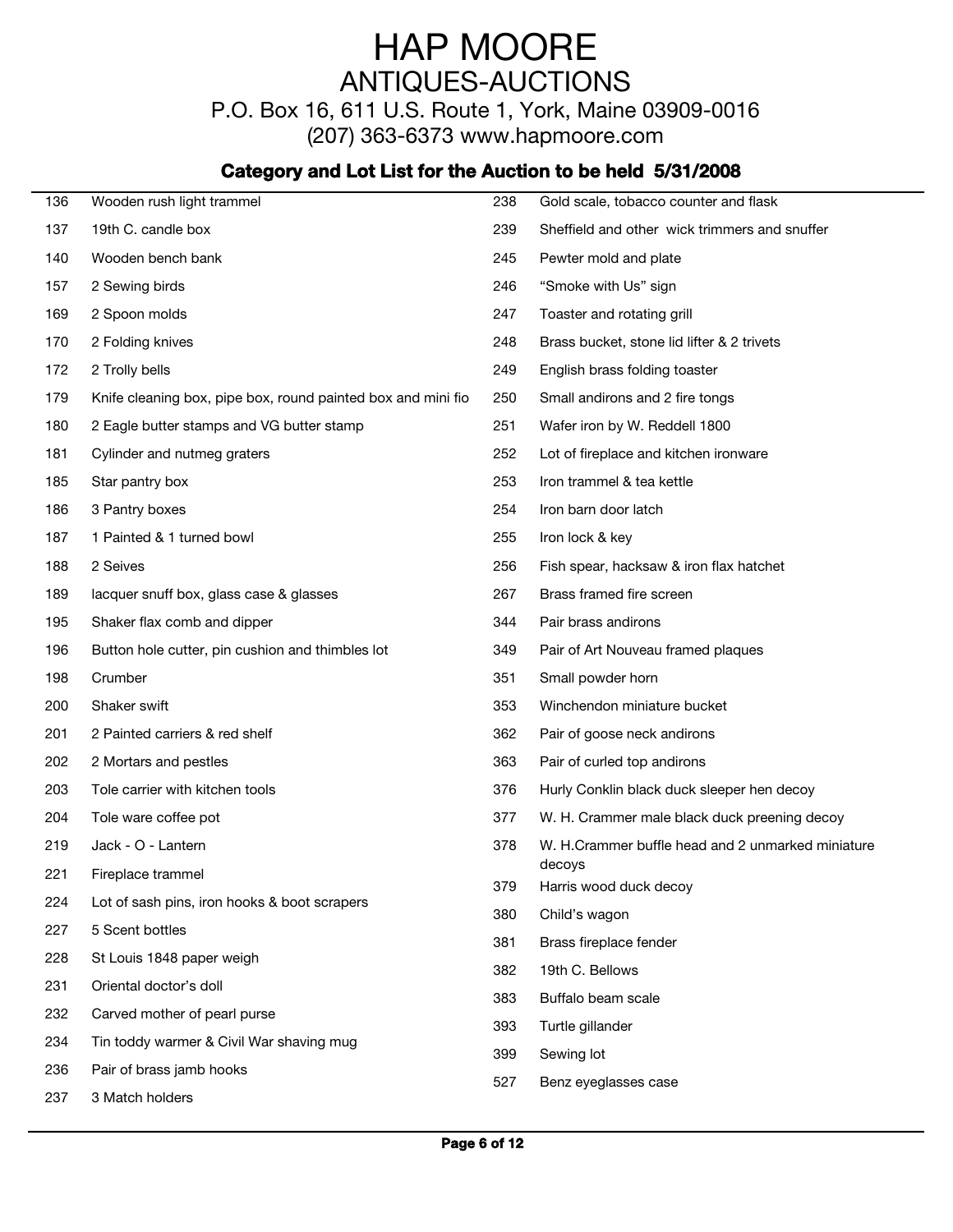P.O. Box 16, 611 U.S. Route 1, York, Maine 03909-0016

(207) 363-6373 www.hapmoore.com

| 538 | Victorian water caraffe                      | 730 | Burl bowl                        |
|-----|----------------------------------------------|-----|----------------------------------|
| 548 | Traveling inkwell                            | 731 | Decorated burl bowl              |
| 549 | Wall pocket, tea caddy and elephant pin tray | 734 | Flat iron and 3 food choppers    |
| 594 | Arthur Noel Sauvianac diary and medal        | 738 | game rack                        |
| 597 | Horse handle mangle board                    | 739 | primitive decoy                  |
| 598 | Rockingham County wall map                   | 743 | 18th C wooden sifter             |
| 613 | Silver plate tea and coffee server           | 744 | Wooden wash board                |
| 614 | Springer switch blade knife                  | 745 | Pastry board                     |
| 626 | Cocorico stereo viewer                       | 748 | Oval food trencher               |
| 629 | Patheorama viewer                            | 751 | Mortar and pestle                |
| 633 | Carved architectural panel                   | 754 | Camphor chest                    |
| 634 | Mason Bluebill decoy                         | 757 | Child's cane seated rocker       |
| 635 | Mason Bluebill decoy                         | 765 | 5 Mallard decoys and 3 bodies    |
| 636 | Mason Bluebill decoy                         | 766 | 9 Hollow body decoys             |
| 637 | Mason Bluebill decoy                         | 767 | 4 Goldeneye decoys               |
| 638 | Mason Bluebill decoy                         | 769 | Edison cylinder player and rolls |
| 639 | Boston Terrier doorstop                      | 770 | Bird house                       |
| 640 | Boston Terrier doorstop                      | 777 | Figural match safe               |
| 644 | 2 Papier mache female hat forms              | 788 | standing pig bank                |
| 670 | 6 Napkin rings                               | 789 | Sitting pig bank                 |
| 699 | Arts & Crafts ink stand                      | 804 | Pneumatiques poster              |
| 701 | 18th C Italian cello head                    | 805 | Paris, Lyon, Mediterianer poster |
| 714 | Green dome top document box                  | 806 | Le Rhin poster                   |
| 715 | Game board                                   | 807 | Champagne poster                 |
| 718 | Paper covered hat box                        | 814 | Birch bark canoe                 |
| 720 | Hannah Davis hat box                         | 824 | Splint back pack                 |
| 721 | 2 Primitive food graters                     | 828 | Lot of misc. fishing items       |
| 722 | Mustard painted candle box                   | 832 | Lot of tennis rackets            |
| 723 | Folk Art treasure box                        | 833 | Lot of tennis rackets            |
| 724 | 4 Pewter basins                              | 834 | Lot of tennis rackets            |
| 725 | Pewter warming plate                         | 835 | Lot of tennis balls              |
| 728 | Pewter chamber vessel                        | 836 | Lot of tennis magazines          |
| 729 | Cake stand                                   |     |                                  |
|     |                                              |     |                                  |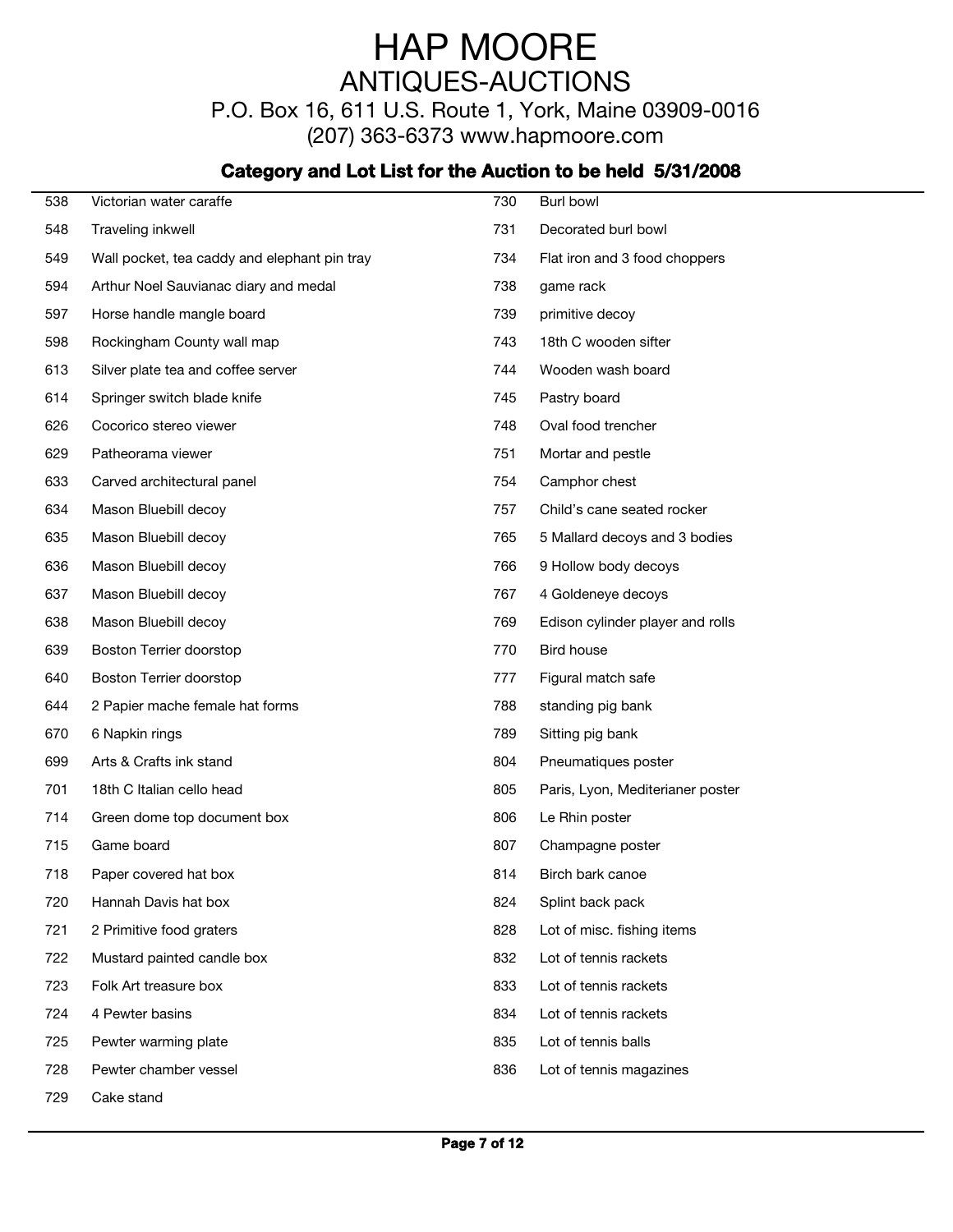P.O. Box 16, 611 U.S. Route 1, York, Maine 03909-0016

(207) 363-6373 www.hapmoore.com

|            | <b>Glass</b>                                                              | 703 | 14k Elgin pocket watch                                 |
|------------|---------------------------------------------------------------------------|-----|--------------------------------------------------------|
| 053        | 2 Glass syrups                                                            | 705 | Lady's 18k dinner ring                                 |
| 080        | Pair of Victorian cut glass decanters                                     | 706 | Cultured pearl necklace with 14k clasp                 |
| 128        | Cranberry Sandwich glass pitcher and 3 tumblers                           | 707 | Pair 14k baroque pearl and melee diamond clips         |
| 158        | 4 Lalique liquor glasses                                                  | 755 | Elgin pocket watch                                     |
| 160        | Christmas salt & sandwich salt                                            | 758 | Lot of gold filled lockets                             |
| 171        | Wheeling peach blow tumbler                                               | 825 | Lot of gold jewelry                                    |
| 173        | art glass pitcher & 2 case glass tumblers                                 | 826 | Lot of sterling jewelry                                |
| 182        | 2 Cobalt tumblers & Jersey pitcher                                        | 831 | 3 14K rings and 1 other                                |
| 183        | Sandwich and pressed glass shot glasses and toy lemonade                  |     | <b>Lighting</b>                                        |
| 190        | 2 Blown glass decanters                                                   | 044 | Student lamp                                           |
| 191        | Lot of salts, 3 toy tumblers, and tooth pick                              | 045 | Cranberry hanging light fixture                        |
| 216        | Cobalt rolling pin                                                        | 050 | Kerosene table lamp                                    |
| 241        | Lot of early wine glasses                                                 | 052 | 2 Brass candlesticks                                   |
| 242        | Lot of Mt Washington, Rubena & Sandwich glass                             | 131 | 2 Parade torches                                       |
| 243        | Lot of crystal stopper, cruet, decanter & covered jar                     | 205 | 2 Candle molds and pierced tin lantern                 |
| 244        | 4 Latticinio glass curtain tie backs                                      | 268 | Non Such and patriotic advertising lamp                |
| 356        | Pewter top syrup                                                          | 269 | 2 Sawtooth Sandwich glass whale oil lamps              |
| 537        | 2 Bride's baskets                                                         | 270 | 2 Blown molded hand lamps                              |
| 603        | 3 Pieces of cut cobalt glass and 1st prize vase                           | 271 | 3 Sparking Sandwich glass lamps                        |
|            | <b>Jewelry</b>                                                            | 272 | Sandwich whale oil lamp                                |
|            | Lot of costume jewelry & military medals                                  | 273 | Sandwich free blown whale oil lamp                     |
| 021        |                                                                           | 274 | 2 Sandwich press glass fluid lamps with shield & stars |
| 022<br>591 | Lot of baseball, Washington and Winchester medals<br>Waltham pocket watch | 275 | Pair Sandwich clam broth dolphin candlesticks          |
| 592        | Sapphire and diamond ring                                                 | 276 | 2 Sandwich whale oil lamps                             |
| 611        | 14K Gold diamond ring                                                     | 277 | Sandwich and 2 blown in mold whale oil Imps            |
| 612        | 14k White gold blue sapphire ring                                         | 278 | Miner's patent folding pocket lantern                  |
|            | Jade necklace                                                             | 279 | Convex reflector lantern                               |
| 616<br>618 | Lot of misc. gold filled jewelry                                          | 280 | 2 Petticoat lanterns                                   |
|            |                                                                           | 281 | 3 Peg lamps                                            |
| 619        | Lot of misc. sterling jewelry<br>Howard and Elgin pocket watches          | 282 | 2 Sawtooth whale oil lamps                             |
| 692        | Costume jewelry lot                                                       | 283 | Sandwich free blown whale oil lamp                     |
| 702        |                                                                           | 284 | Pressed prism sandwich whale oil lamp                  |
|            |                                                                           |     |                                                        |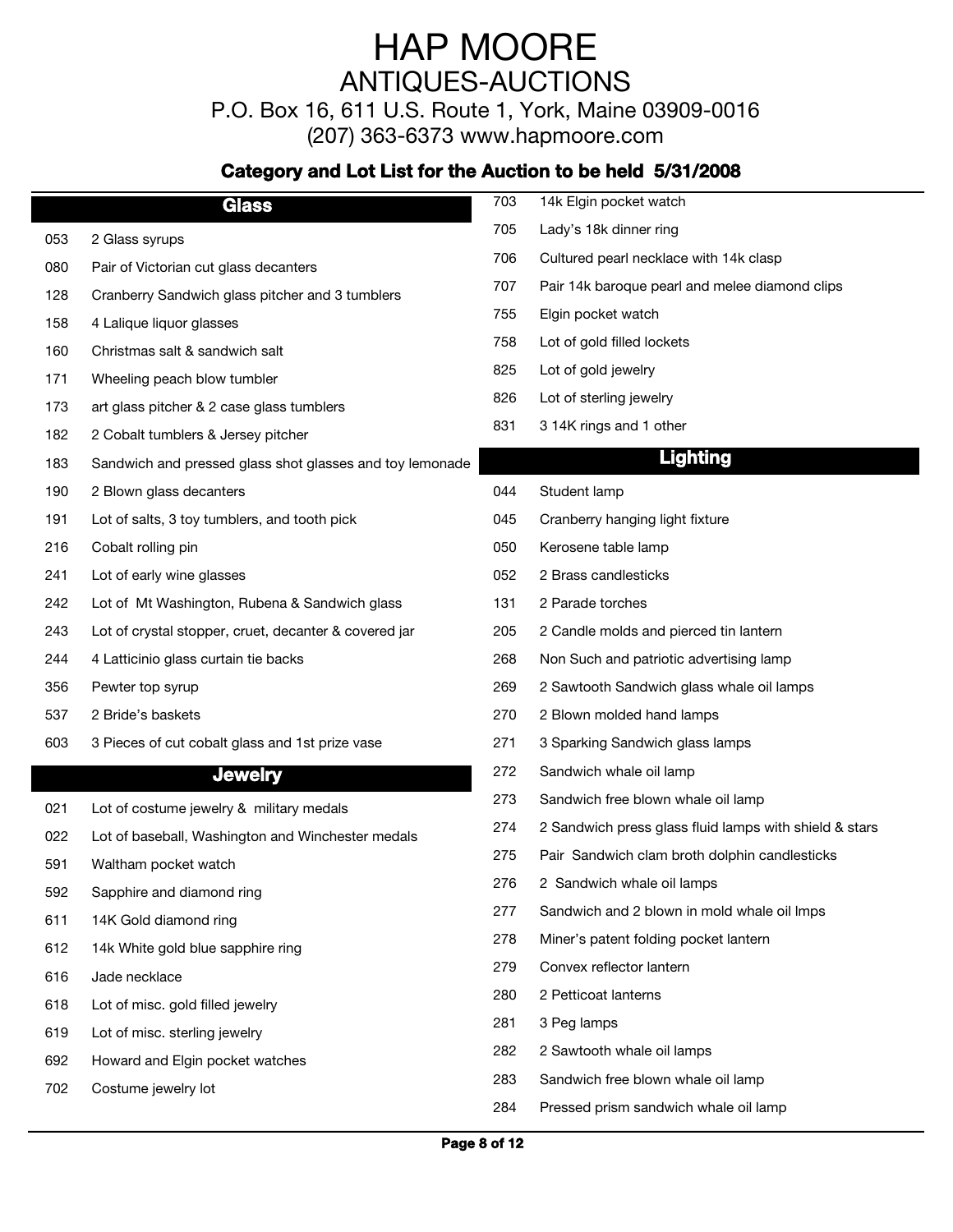P.O. Box 16, 611 U.S. Route 1, York, Maine 03909-0016

(207) 363-6373 www.hapmoore.com

| 285 | Pittsburg & New England Glass Co. whale oil lamps | 318 | Concord, NH railroad lantern                            |
|-----|---------------------------------------------------|-----|---------------------------------------------------------|
| 286 | 2 Sandwich whale oil lamps                        | 319 | Tin railroad lantern                                    |
| 287 | New England Glass Co. camphene burner             | 320 | Whale oil lantern                                       |
| 288 | Rare small Sandwich whale oil lamp                | 321 | Whale oil lantern                                       |
| 289 | Cosmos lamp                                       | 322 | Whale oil lantern                                       |
| 290 | Miniature "Nellie Bly" lamp                       | 323 | Whale oil lantern                                       |
| 291 | Satin glass lamp                                  | 324 | Whale oil lantern                                       |
| 292 | 3 Sandwich hand lanterns                          | 325 | New England Glass Co. 1854 whale oil lantern            |
| 293 | Pair of composite lamps                           | 326 | White Star tin lantern                                  |
| 294 | Atterbury & Bulls eye kerosene lamps              | 327 | 2 Boat signal lanterns                                  |
| 295 | 2 Composition & 1 figural lamps                   | 328 | Bull's eye police lantern                               |
| 296 | 2 Tole lamps                                      | 329 | Perkin's Yankee Engineer lantern                        |
| 297 | Jeweler's cobalt lamp                             | 330 | Small boat stern light                                  |
| 298 | 2 Tin hand whale oil lamps                        | 331 | Victorian finger lamp, brass finger lamp, folding lamp, |
| 299 | Pair of miniature street light lamps              |     | railroad compartment lantern                            |
| 300 | Tin whale oil lamp                                | 332 | Brass student's lamp                                    |
| 301 | Brass skater's lantern                            | 333 | Primitive candle tin lantern                            |
| 302 | Pewter spout lamp with figural lid                | 334 | 18th C. brass miner's lamp                              |
| 303 | 2 Pewter hand lamps                               | 335 | 3 Pressed glass spill holders                           |
| 304 | English pewter whale oil lamp                     | 336 | Betty lamp                                              |
| 305 | Smith & Co. pewter whale oil lamp                 | 337 | 18th C. brass fluid lamp                                |
| 306 | Pewter whale oil and camphene lamps               | 338 | 2 Brass candle reflectors                               |
| 307 | Pewter whale oil and hand lamp                    | 339 | 17th C European brass candlestick                       |
| 308 | Woodward brass lamp                               | 340 | <b>Sticking Tommy</b>                                   |
| 309 | 19th C. brass railroad lantern                    | 341 | wrought iron rush and candle lamp                       |
| 310 | Tin whale oil lantern                             | 342 | Wrought iron rush light                                 |
| 311 | Tin whale oil railroad lantern                    | 343 | Pair of Girandole candlesticks                          |
| 312 | 2 brass Perkin's Yankee Engineer's lanterns       | 345 | Folding tole lantern                                    |
| 313 | Brass conductor's lantern                         | 346 | Pair of electrified candelabras                         |
| 314 | Diez No 76 lantern                                | 374 | Dead flame lantern                                      |
| 315 | S. Sargent's 1861 lantern                         | 391 | European hanging light fixture                          |
|     |                                                   | 536 | 2 Piano lamps                                           |
| 316 | Whale oil railroad lantern                        | 688 | Whale oil lamp                                          |
| 317 | E. F. Parker whale oil lantern                    |     |                                                         |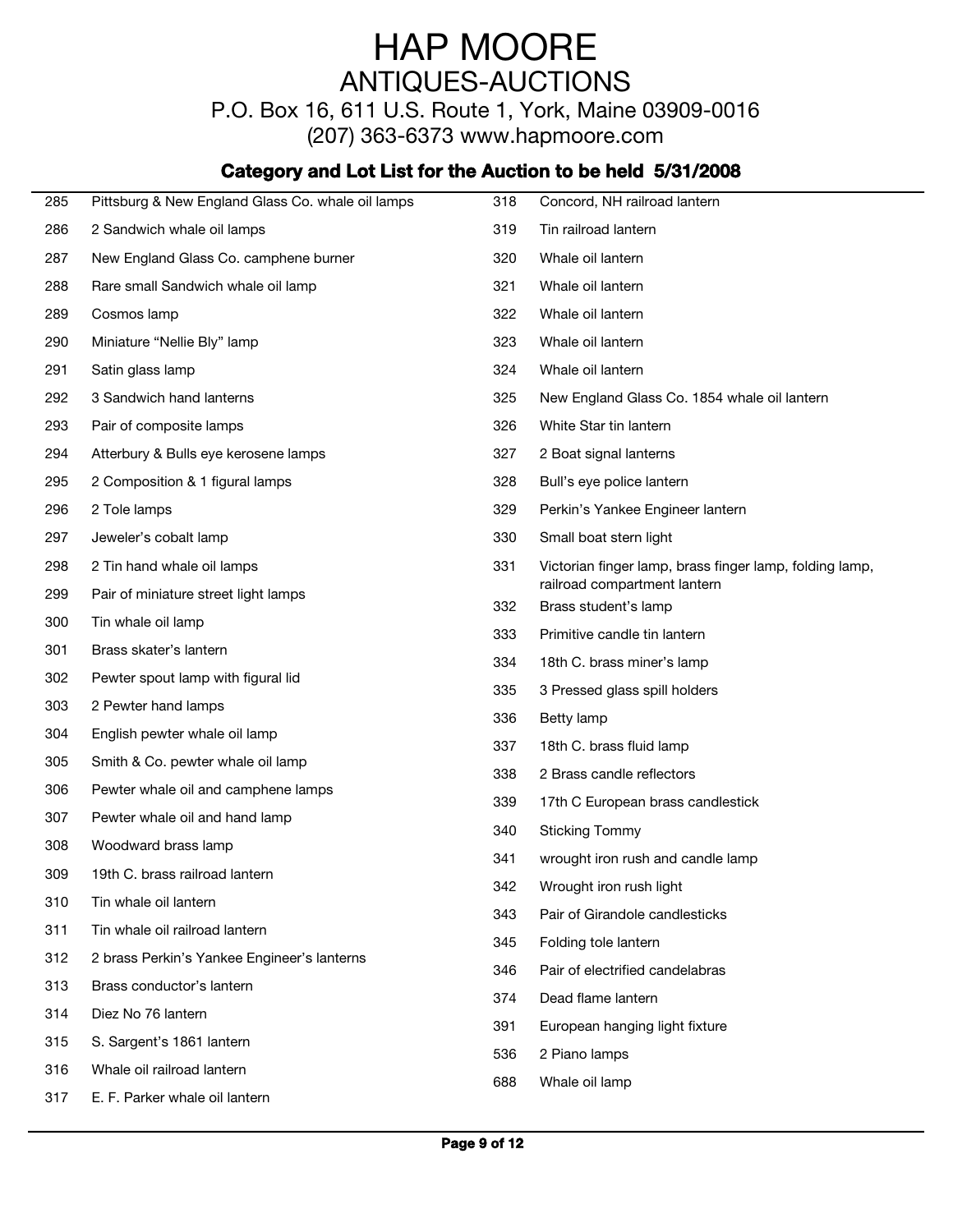P.O. Box 16, 611 U.S. Route 1, York, Maine 03909-0016

(207) 363-6373 www.hapmoore.com

| 711 | Hanging slag glass light fixture    | 184 | Fitzhugh hot plate                                           |
|-----|-------------------------------------|-----|--------------------------------------------------------------|
| 726 | Tin hand lantern                    | 223 | Lord Nelson salt glazed pitcher                              |
| 727 | Wooden hand lantern                 | 350 | Rookwood bowl                                                |
| 732 | Tin fat lamp and wall sconce        | 352 | Decorated black ware and Santa Clara vases                   |
| 764 | Banquet lamp with cranberry shade   | 354 | 2 Van Briggle pottery vases                                  |
|     | Photography                         | 589 | Moorcraft jar                                                |
| 192 | Lot of early photographs            | 593 | French jardiniere                                            |
| 526 | Photography lot                     | 605 | Pottery lot                                                  |
| 535 | Lot of photographs and albumns      | 735 | NY decorated stoneware                                       |
| 700 | Old photography lot                 | 742 | Sponge ware pitcher                                          |
| 752 | Brady image of Grant                | 747 | 5 Yellow ware bowls and butter crock                         |
|     |                                     | 749 | 5 Shallow redware plates                                     |
|     | <b>Pottery</b>                      | 750 | 4 Large redware plates                                       |
| 075 | Mocha chamber pot                   |     | <b>Rugs</b>                                                  |
| 076 | Yellow ware mixing bowl             |     |                                                              |
| 084 | Rookwood pitcher                    | 366 | Room size Oriental rug                                       |
| 118 | 18th C. olive jar                   | 369 | Room size Oriental rug                                       |
| 119 | Goodwin & Webster crock             | 396 | Large Bohkara Oriental rug                                   |
| 120 | Stoneware crock                     | 641 | Winter scene hooked rug                                      |
| 142 | Hunt scene salt glazed butter crock |     | <b>Silver</b>                                                |
| 143 | Blue and white salt crock           | 059 | Small lot of coin silver spoons                              |
| 144 | Sponge ware butter crock            | 060 | Small lot of sterling serving utensils                       |
| 145 | Yellow ware pitcher                 | 061 | Partial set of sterling flatware                             |
| 146 | Yellow ware mixing bowl             | 125 | Vinaigrette                                                  |
| 147 | Bennington book flask               | 174 | Bigelow, Kennard sterling ladle                              |
| 148 | Ovoid jug & WV crock                | 175 | Sterling English ladle                                       |
| 149 | Yellow ware croup kettle            | 208 | Lot of sterling pipe tools, casket plate & misc. accessories |
| 150 | Yellow ware pie plate & mug         | 209 | Lot of sterling salts                                        |
| 151 | Redware jug and mug                 | 210 | Lot of Kirk coasters, liquor labels and jiggers              |
| 153 | Bennington man on barrel            | 211 | Sheffield silver plate tea caddy                             |
| 154 | Redware cake mold                   | 212 | 15 Coin silver serving spoons, & forks & knives              |
| 155 | Golf & windy city stoneware mugs    | 213 | Sterling footed cream & sugar                                |
| 159 | Miniature sponge ware cup & saucer  | 214 | Lot of coin silver teaspoons                                 |
|     |                                     |     |                                                              |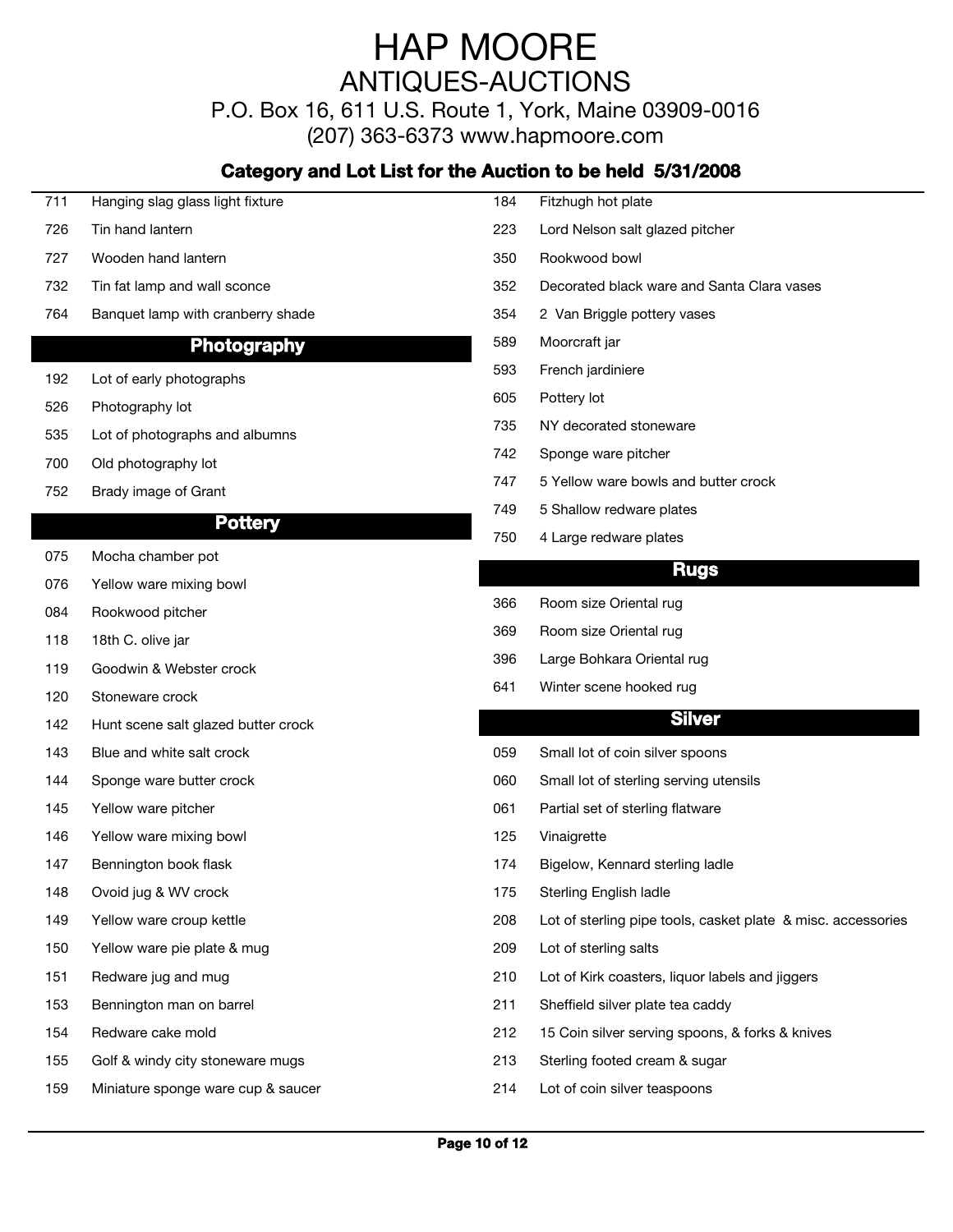P.O. Box 16, 611 U.S. Route 1, York, Maine 03909-0016

(207) 363-6373 www.hapmoore.com

#### **Category and Lot List for the Auction to be held 5/31/2008**

| 215 | Lot of souvenir and small silver pieces           | 113 | 2 Coverlets                                |
|-----|---------------------------------------------------|-----|--------------------------------------------|
| 217 | Lot of sterling spoons                            | 395 | Brown and blue quilt                       |
| 218 | Lot of sterling sugar tongs                       | 595 | Child's quilt                              |
| 220 | Lot of sterling ladles and spoon                  | 628 | Lot of lace                                |
| 222 | Lot of misc. sterling serving pieces              | 630 | Japanese kimono                            |
| 225 | Silver plate candelabra with push up candle posts | 799 | 2 Oriental embroideries                    |
| 226 | Tiffany perfume funnel                            |     | Tools                                      |
| 347 | Silver basket with etched glass insert            | 028 | Oversized screw driver                     |
| 348 | Southwest silver medallion belt                   | 176 | Lot of folding rules                       |
| 375 | Sterling flatware and accessories                 | 771 | 2 Rules                                    |
| 398 | 23 Pieces of sterling flatware                    | 772 | Specialty planes nad tools                 |
| 531 | 3 Sterling wine coasters                          | 773 | Lot of chisels and scorp                   |
| 532 | sterling overlay cologne                          | 774 | Lot of hollows and rounds planes           |
| 539 | Partial set of Prelude sterling flatware          | 775 | Lot of beading planes                      |
| 542 | Lot of sterling candlesticks                      | 776 | Cast iron level                            |
| 543 | Lot of sterling flatware and dishes               |     |                                            |
| 544 | Lot of sterling spoons, forks and beverages       |     | <b>Toys</b>                                |
| 545 | Lot of sterling souvenir spoons                   | 007 | Man on the Flying Trapeze                  |
| 617 | Lot of misc. sterling flatware                    | 008 | Map of the US                              |
| 625 | Mixed set of sterling flatware                    | 011 | Dandy horse cart                           |
| 693 | Silver plated flower centerpiece                  | 014 | Large and small block sets                 |
| 694 | Partial set of sterling flatware                  | 015 | Betty Boop doll quilt and doll trunk       |
| 695 | Lot of coin silver spoons                         | 017 | Gibbs pony cart                            |
| 696 | Lot of misc. sterling flatware                    | 018 | General Grocery Store toy                  |
| 697 | Lot of misc. silver plated flatware               | 034 | Steiff teddy bear                          |
| 704 | Silver plated ladle and snuffer                   | 035 | Steiff teddy bear                          |
| 803 | 4 sterling plates                                 | 071 | Structo Army truck                         |
| 827 | Lot of sterling medallions                        | 072 | Child's blanket chest                      |
| 829 | Lot of sterling compote and candlesticks          | 087 | Pin ball game                              |
|     | <b>Textiles &amp; Clothing</b>                    | 235 | Toy cap gun                                |
|     |                                                   | 240 | Little Bowler, 2 Newly Wed games & marbles |
| 088 | Amish bonnet                                      | 778 | Lumar pressed steel dump truck             |

111 Star quilt 113.00 Star quilt 114.000 Star quilt 114.000 Star quilt 114.000 Star quilt 113.000 Star quilt 1

112 Basket quilt **113.000 and 113.000 and 113.000 and 113.000 and 113.000 and 113.000 and 113.000 and 113.000**